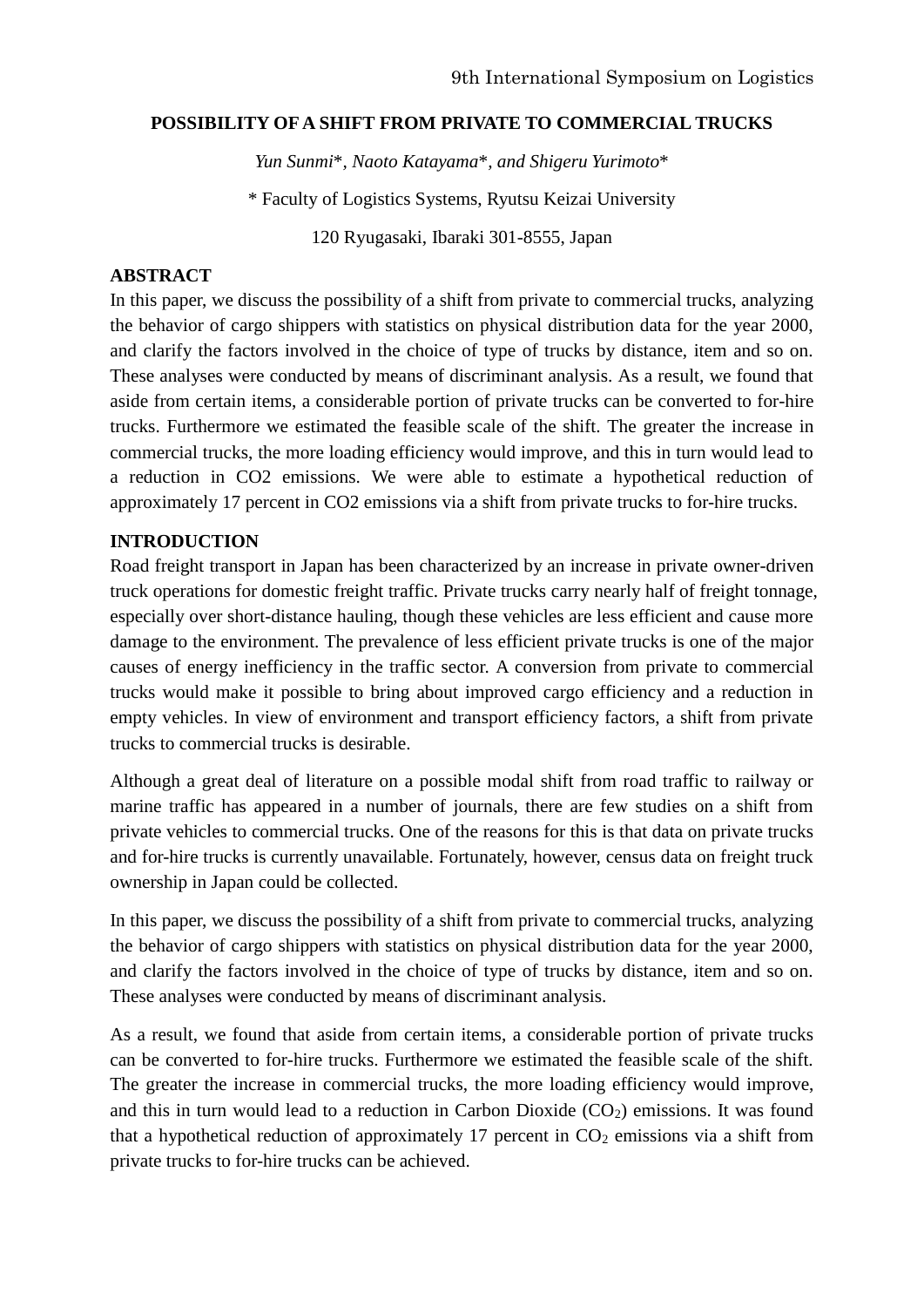## **COMMERCIALAND PRIVATE TRUCKS**

The volume of Japan's domestic cargo transportation for fiscal 2000 came to 6.4 billion tons, or 573.2 billion ton-kilometers, of which trucks carried 90.6% in tonnage, or 54.2% in terms of ton-kilometer. This breakdown in modal share is as follows: 46.0% by commercial trucks, 44.6% by private trucks, 0.9% by rail, 8.4% by marine, 0.0% by air in ton, and 44.2% by commercial trucks, 10.0% by private trucks, 3.8% by rail, 41.8% by marine, 0.2% by air in ton-kilometers.

Table 1 shows the comparisons of transport efficiency between commercial and private trucks. As shown in this table, despite the small percentage of the number of vehicles, commercial trucks carried 50.8% in tonnage, or 81.6% in ton-kilometers of all truck cargoes for fiscal 2000. In terms of the actual ton-kilometers per day per truck, an indicator of the transportation efficiency of the truck, the commercial trucks are found to be approximately twenty times more efficient than private trucks. Such remarkable efficiency of the commercial trucks leads to the improvement of load factor and energy consumption. Furthermore, it also leads to the reduction of  $CO<sub>2</sub>$  emissions per ton-kilometer. From the standpoint of these aspects, it is recommended that a switch be made from the private owner-driven trucks to commercial trucks.

The commercial truckers fall into two broad categories: less-than-truckload (LTL) and truckload (TL) carriers. The former is a for-hire carrier for less-than-truckload shipments of general commodities and package delivery. We call this a "consolidated truck." The latter type of commercial truck is a full truckload shipment carrier. We call this a "chartered truck." The two types are very different. TL service is direct: The truck picks up freight at the shipper's depot and delivers it to the consignee's location. A TL truck carries only one customer's goods on board. LTL freight is picked up, taken to a terminal where it is consolidated with other freight bound for the same destination, then carried by a line-haul truck to a terminal near the destination city. It is then finally delivered by another truck. Small package and LTL truck operations typically consolidate multiple shipments for transport by a single vehicle.

| Item                                          | Unit       | Commercial | Share $(\%)$ | Private | Share $(\%)$ |
|-----------------------------------------------|------------|------------|--------------|---------|--------------|
| Number of vehicles                            | Mil.       | 110.5      | 13.6         | 700.1   | 86.4         |
| Distance traveled                             | Mil. km    | 69,204     | 37.3         | 116,728 | 62.7         |
| Freight tonnage carried                       | Ton        | 2,916      | 50.8         | 2,713   | 49.2         |
| Freight ton-kilos carried                     | Bil.ton-km | 255        | 81.6         | 56      | 18.4         |
| Actual distance traveled<br>per day per truck | Km         | 233        |              | 75.7    |              |
| Average haulage distance<br>per ton of cargo  | Km         | 87.4       |              | 20.6    |              |
| Actual haulage distance<br>per day per truck  | Ton-km     | 821.8      |              | 40.5    |              |

(Source: Japan Trucking Association)

Table 1. Comparisons of transport efficiency between commercial and private trucks (For fiscal 2000)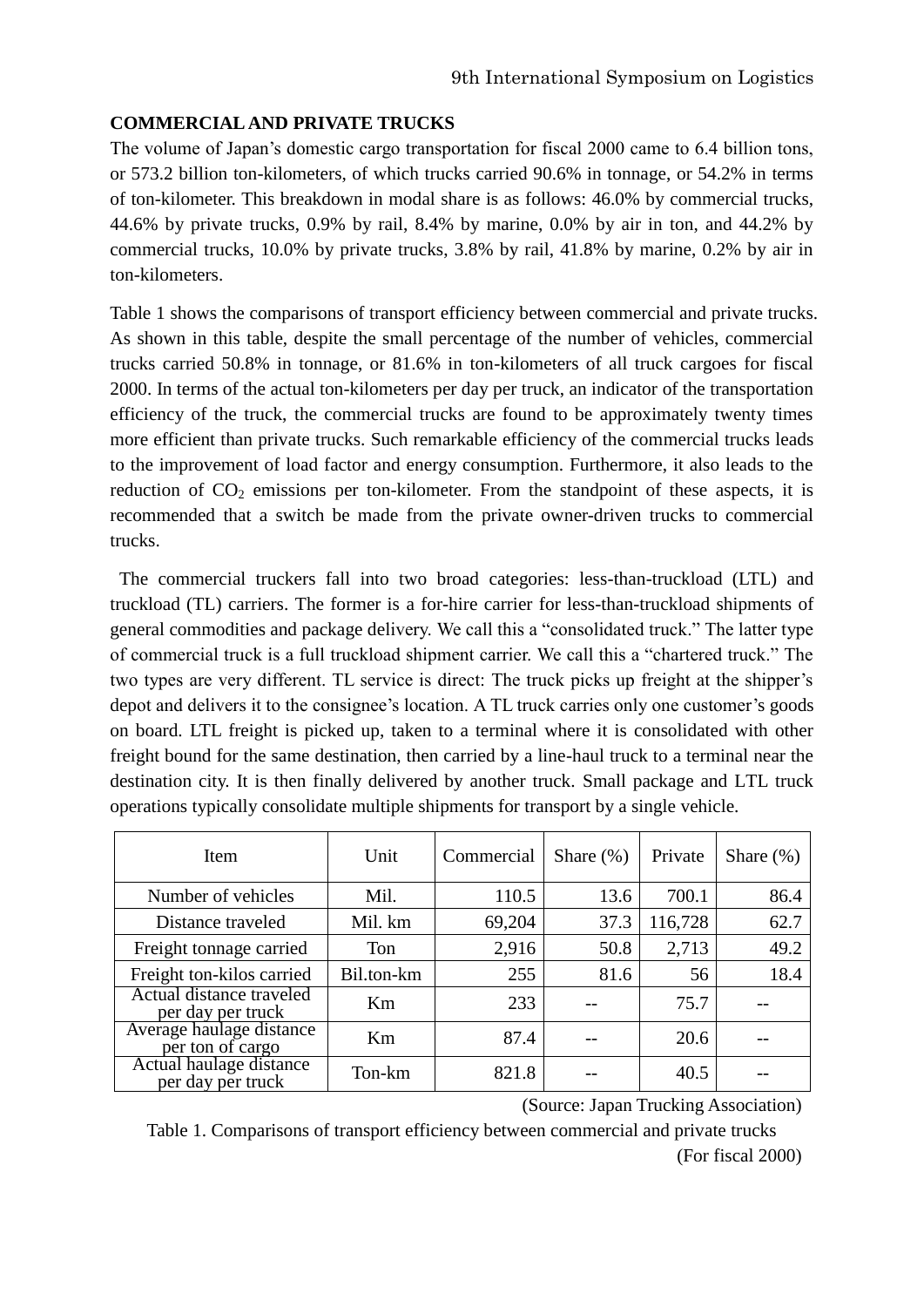#### **DISCRIMINANT ANALYSIS**

For clarification of the factors involved in the choice of type of truck, we carried out discriminant analysis. For every pair of these modes in truck operations, (between the private trucks and the chartered trucks, between the private trucks and the consolidated trucks, and between the chartered trucks and the consolidated trucks), 2-group stepwise discriminant analysis was performed by item, respectively. The explanatory variables were entered in a stepwise fashion using Wilks' lambda criterion.

 $z_i = a_{0i} + a_{1i}x_{1i} + a_{2i}x_{2i} + \cdots + a_{ni}x_{ni}$  *j M* (1)

- *z<sup>j</sup>* : discriminant score of item *j*
- *M* : set of items
- $x_{ij}$ : the *i*th explanatory variable for item *j*, or the binary variable in dummy variable
- $a_{ii}$ : discriminant weight or coefficient, a measure of the extent to which variable  $x_{ii}$ discriminates among the groups of the dependent variables for item *j*
- *aoj* : discriminant constant for item *j*
- *n* : number of explanatory variables

The eight item categories targeted by our study are as follows: 1) agriculture and fishery products, 2) forestry products, 3) mineral products, 4) metal and machine products, 5) chemical products, 6) light-industries products, 7) miscellaneous manufactured products, and 8) special products. We first listed the following factors as explanatory variables: Attribution of consignors (mining, manufacturing industry, wholesale business, and warehousing), attribution of consignees (factory, commercial warehouse, private warehouse, wholesaler,



Figure 1. Results of discriminant analysis between private and chartered trucks by item and by mode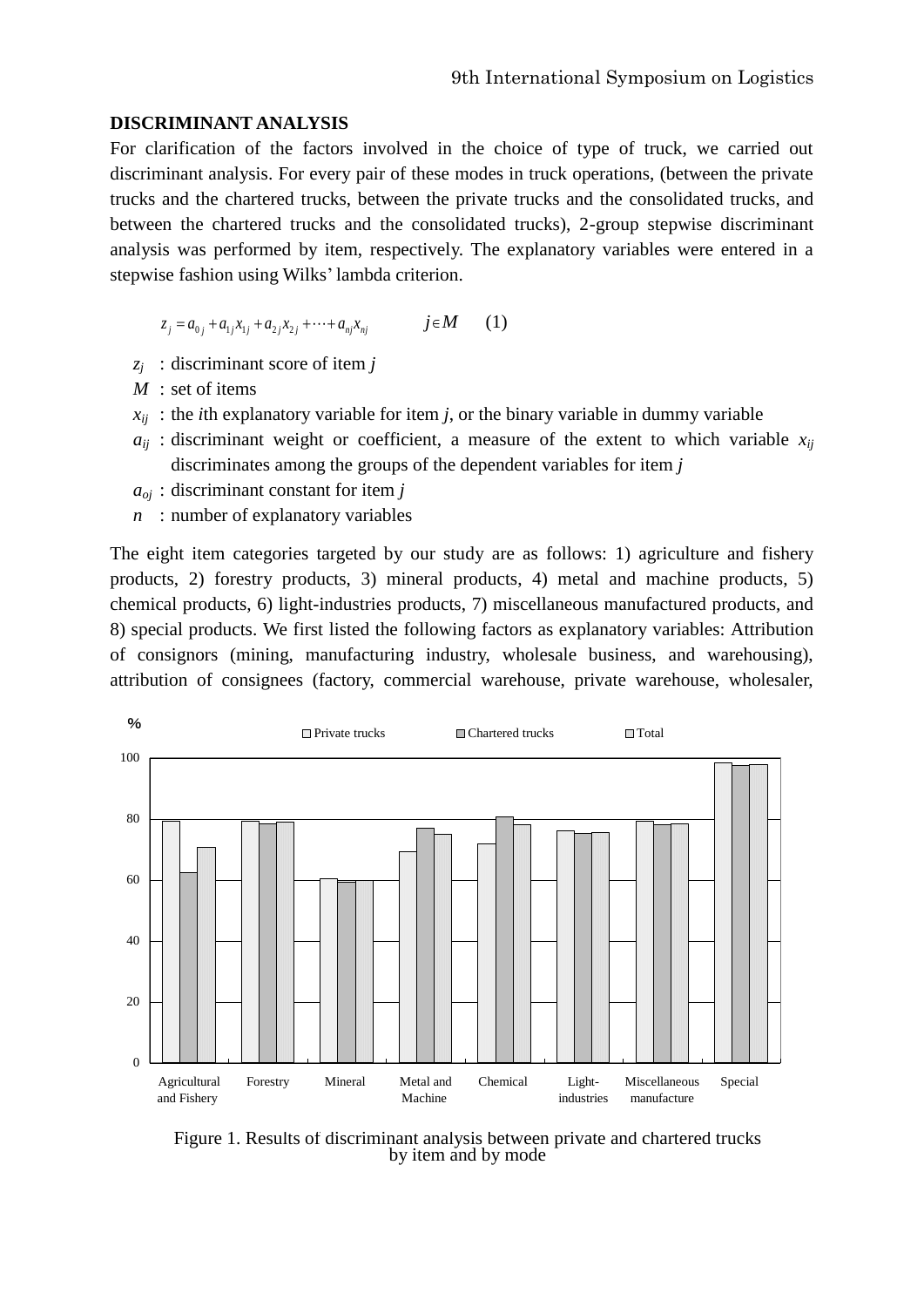9th International Symposium on Logistics

| Freight modes |                | Discriminant rates |         |                |  |
|---------------|----------------|--------------------|---------|----------------|--|
| $M_1$         | M <sub>2</sub> | Total              | $M_1$   | M <sub>2</sub> |  |
| Private       | Chartered      | 74.9               | 71.9    | 80.6           |  |
| $[-0.981]$    | [0.323]        | (44969)            | (11129) | (33840)        |  |
| Private       | Consolidated   | 88.5               | 89.8    | 92.2           |  |
| $[-1.744]$    | [0.584]        | (44387)            | (11129) | (33258)        |  |
| Consolidated  | Chartered      | 81.5               | 77.2    | 85.3           |  |
| [0.586]       | $[-0.576]$     | (67098)            | (33258) | (33840)        |  |

 $M_1$ ,  $M_2$ ; Freight mode ( ); Number of data []; Gravity values Table 2. Discriminant rates of metal and machine products

retailer, construction site, recycling center, private residence, and others), time required, size of freight lot (weight per unit), transportation distance, the distance between interchanges in the case of super highways, and accessibility to super

highway interchanges. Significant variables for discrimination are selected out of these variables by stepwise discriminant analysis.

## **RESULTS OF DISCRIMINANT ANALYSIS**

It was possible to use various census data on freight trucks from the 7th National Freight Transportation Survey (A three-day-survey conducted by Ministry of Land, Infrastructure and Transport in the year 2000). SPSS (version 11.5j) was used as the software for stepwise discriminant analysis. SPSS provides two methods for building a discriminant model. One

|                              | Coefficients | <b>F-values</b> |
|------------------------------|--------------|-----------------|
| Wholesale                    | $-1.505$     | 6,186           |
| Warehousing                  | 0.736        | 4,331           |
| <b>Factories</b>             | $-0.340$     | 3,359           |
| Commercial warehouse         | 0.239        | 1,290           |
| Wholesaler                   | $-0.193$     | 1,094           |
| Construction site            | $-0.228$     | 1,994           |
| Private residence            | $-1.984$     | 2,313           |
| Other site                   | 0.147        | 1,184           |
| Time required                | 0.007        | 1,754           |
| Size of freight lot          | 0.005        | 2,751           |
| Distance traveled            | 0.312        | 8,540           |
| Distance traveled on highway | 0.145        | 1,415           |
| Accessibility to interchange | $-0.893$     | 1,564           |
| (Constant)                   | $-0.672$     |                 |

involves entering all the given variables simultaneously, and the other is a stepwise method. In our study, the variables were selected in a stepwise fashion using Wilks' lambda criterion and Mahalanobis's distance is used for discrimination of groups.

Figure1 shows the results of discriminant analysis between private and chartered trucks by item and by mode. Table 2 shows the discrimination rates (hit ratios), number of data and discriminant scores for metal and machine products. Table 3 shows the explanatory variables, which were selected in stepwise fashion, and their discriminant coefficients for discrimination between the private and the

Table 3. Discriminant coefficients and F-values of metal and machine products between private and chartered trucks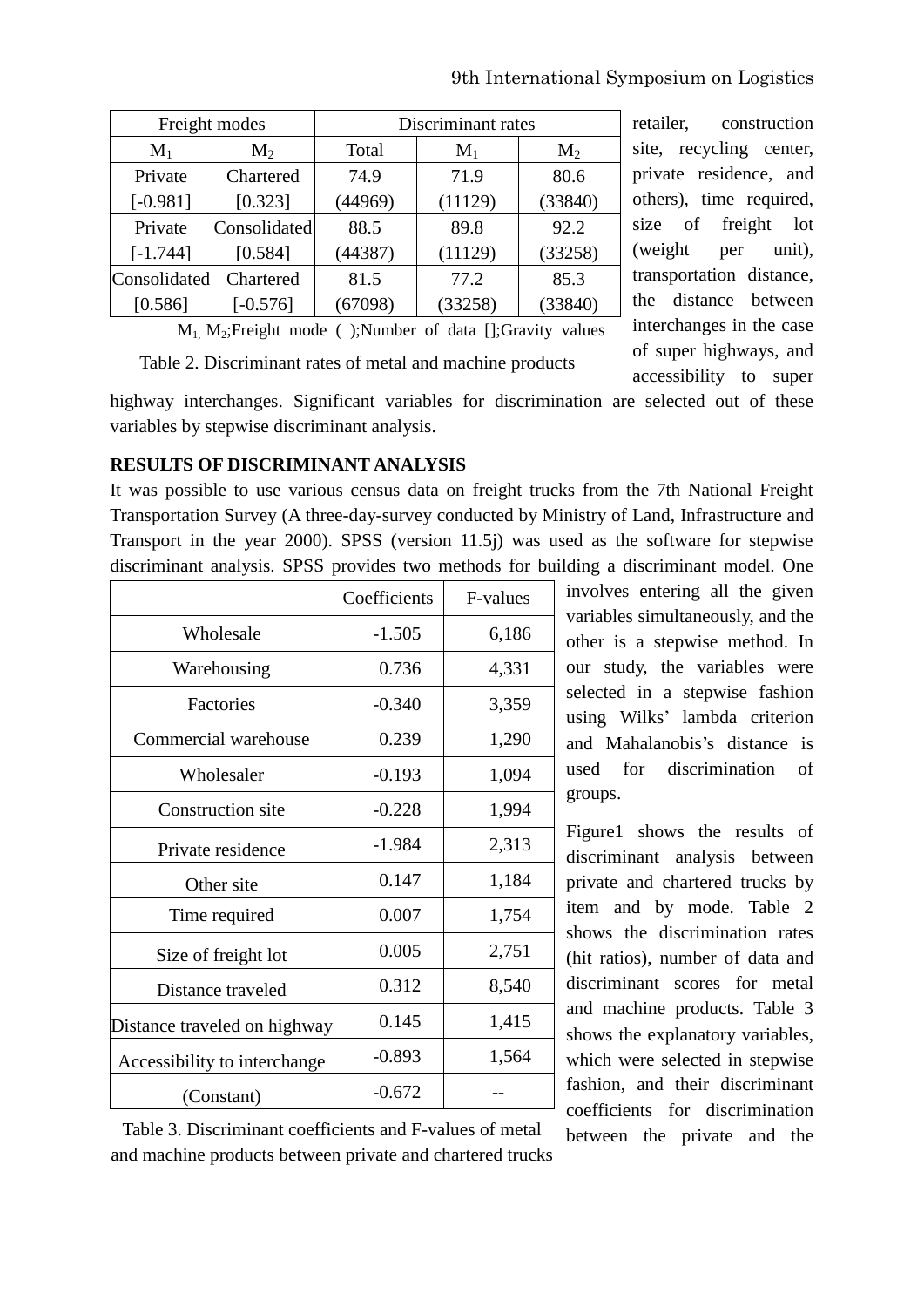| Agricultural<br>and Fishery | Forestry             | Mineral                                | Metal and<br>Machine |
|-----------------------------|----------------------|----------------------------------------|----------------------|
| 10/53                       | 13/50                | 58/69                                  | 17/55                |
| Chemical                    | Light-industri<br>es | Miscellaneous<br>manufactured<br>items | Special              |
| 9/26                        | 11/44                | 8/33                                   | 3/1                  |
| Number/Ton-km               |                      |                                        |                      |

chartered trucks.

Hit ratios are relatively high and discriminations between all combinations of two groups seem to be observable. We see from Table 2 that the discrimination between the private and the consolidated trucks is

Table 4. Possible rates of shift by item (%)

clearer than those of the other pairs, because the hit ratio for the discrimination between that pair is the highest. This means that they have different attributes and it is rather difficult to switch from the private to the consolidated trucks. To the contrary, it is highly possible that a shift can be made from private to chartered trucks since those two have rather much in common. When we observe the discriminant coefficients of the variables in Table 3, we can find the degree of the discrimination for variables between the private trucks and the chartered trucks. Consignors tend to prefer the chartered trucks in case of long-distance hauling and carrying cargo dispatched from warehouses. In the case of transport from wholesale as origins, to factories and construction sites as destinations and large size of freight lots, the private trucks are preferred.

# **SHIFT TO FOR-HIRE TRUCKS AND REDUCTION OF CO<sup>2</sup> EMISSIONS**

We estimated the possible volume of freight transport which can be shifted to for-hire trucks from the private trucks using the results of the discriminant analysis. When we misclassified the freight by the private trucks as that by for-hire trucks in the discriminant analysis, the volume, which was not correctly classified, seems to have the attributes associated with for-hire trucks. We regard this volume as feasible for shifting from private to commercial trucks. When this volume was converted to a ratio, the shifted rate for metal and machine products accounted for 17% in number and 55% in ton-kilometers. Table 4 shows the volume of feasible shift for overall items. We see from this table that the shift from private to chartered trucks is dominant.

A conversion from private to commercial trucks would make it possible to bring about improved cargo efficiency and a reduction in empty vehicles. As a result of that, it becomes possible to reduce the emissions of  $CO<sub>2</sub>$  in the transportation sector. Based on the volume of

|                   | Current | After  | Changes  |
|-------------------|---------|--------|----------|
| Private trucks    | 9,379   | 6,876  | $-2,503$ |
| Commercial trucks | 4,059   | 4,299  | 240      |
| Total             | 13,438  | 11,175 | $-2,263$ |

freight transport shifted to commercial trucks, we can estimate the volume of reduction of  $CO<sub>2</sub>$ emissions. Table 5 shows changes in the volume of  $CO<sub>2</sub>$  emissions by the shift

Table5. Changes in  $CO<sub>2</sub>$  emissions by shift (10000ton/year)